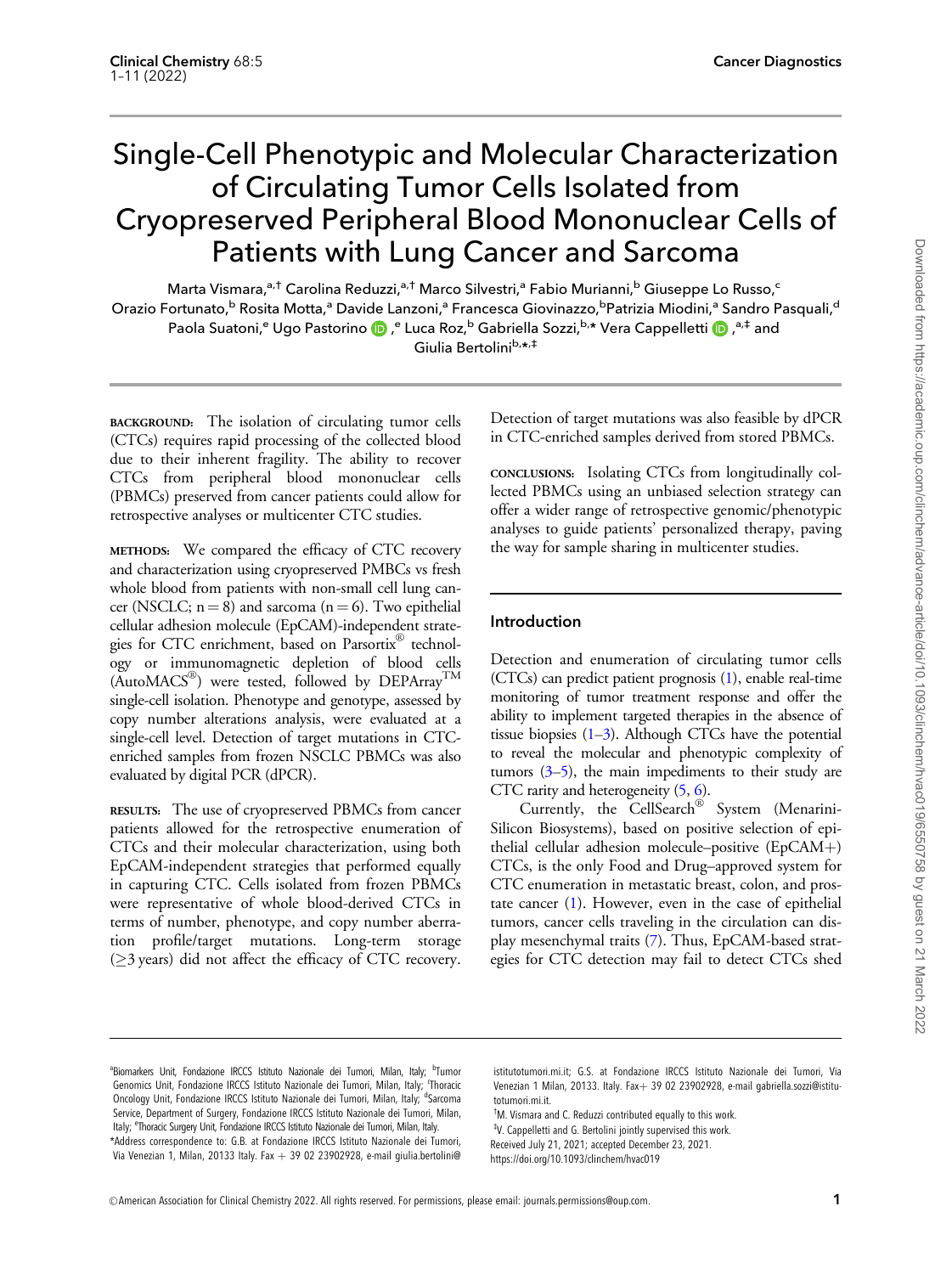from mesenchymal tumors, such as sarcomas, but also CTCs from epithelial tumors that have undergone epithelial to mesenchymal transition, as seen for non-small cell lung cancer (NSCLC) [\(8](#page-9-0)). In fact, in NSCLC, epithelial marker-independent strategies have made it possible to capture a greater number of CTCs in a greater percentage of patients than the CellSearch® System ([9,](#page-9-0) [10](#page-9-0)). Therefore, relying on EpCAM-independent strategies for CTC enrichment overcomes the challenges raised by different tumor types.

Several epithelial-marker independent enrichment strategies have been tested to select CTCs, but there is still no consensus on which strategy is the most effective [\(11](#page-9-0)). Among the EpCAM-independent strategies available, Parsortix<sup>®</sup> technology (Angle plc) leverages microfluidics-based technology to separate rare cells based on their distinct size and deformability [\(12](#page-9-0)). The Parsortix<sup>®</sup> system allows a target cell recovery rate greater than 70% and the harvesting of viable cells suitable for downstream analyses ([13](#page-9-0)). Immunomagnetic depletion of hematopoietic cells to enrich for CTCs has also been extensively tested, utilizing anti-CD45 microbeads, followed by cell separation on magnetic columns and cocktails of antibodies against different hematopoietic markers (RosetteSep<sup>TM</sup>) [\(14,](#page-9-0) [15\)](#page-9-0). The recovery rate of CTCs, even with mesenchymal phenotype, was reported to reach up to 99.98% efficacy, but this method had the disadvantage of leaving a large number of contaminating leukocytes after blood sample processing ([11,](#page-9-0) [15–17](#page-9-0)).

Regardless of the enrichment strategy, almost all CTC detection methods share a limitation due to the need for rapid blood processing after collection from patients, which represents an obstacle to implementing CTC studies in multicenter clinical trials [\(4](#page-9-0), [6\)](#page-9-0). The CellSearch<sup>®</sup> System-associated CellSave Preservative Tubes [\(4](#page-9-0)) allows blood storage at room temperature but only up to 96 h, a time period not compatible with retrospective studies. A few attempts have been made to enable true long-term blood storage for CTC studies, including cryopreservation of vitally frozen peripheral blood mononuclear cells (PBMCs). In sarcoma patients and metastatic prostate cancer patients, the comparison of fresh whole blood samples (WBS) vs corresponding frozen PBMCs showed that cryopreservation did not interfere with enumeration of CTCs identified by immune fluorescence or fluorescence in situ hybridization analysis [\(18](#page-9-0), [19](#page-9-0)). Similarly, in patients with gastroesophageal cancer, no relevant differences in CTC counts were reported in fresh samples or frozen PMBCs processed using the IsoFlux system (Fluxion Biosciences), based on  $EpCAM+CTC$  enumeration  $(20)$  $(20)$ .

Although preliminary studies support the feasibility of identifying CTCs in cryopreserved PBMCs, they are limited to CTC identification by phenotypic characteristics without any molecular evidence demonstrating their tumor origin. We addressed this gap by developing a pipeline for EpCAM-independent enrichment and phenotypic and molecular characterization of single CTCs isolated from frozen PBMCs from patients with advanced stage NSCLC and sarcoma.

## Materials and Methods

## PATIENTS AND WHOLE BLOOD SAMPLE COLLECTION

All enrolled patients provided written informed consent prior to blood collection (INT 210/18 and INT 77/18 studies). Twelve patients were diagnosed with advanced stage NSCLC (IIIb–IV) at Fondazione IRCCS Istituto Nazionale Tumori of Milan. Patients underwent different treatments before blood sampling, as reported in online [Supplemental](https://academic.oup.com/clinchem/article-lookup/doi/10.1093/clinchem/hvac019#supplementary-data) [Table 1](https://academic.oup.com/clinchem/article-lookup/doi/10.1093/clinchem/hvac019#supplementary-data). Six patients with a histologically confirmed diagnosis of soft tissue sarcoma, with no evidence of distant metastasis, were recruited at Fondazione IRCCS Istituto Nazionale Tumori before undergoing surgery [\(Supplemental Table 2](https://academic.oup.com/clinchem/article-lookup/doi/10.1093/clinchem/hvac019#supplementary-data)). WBS (20mL) were collected in K2-EDTA tubes: 1 tube (10 mL) was immediately processed for CTC enrichment and 1 (10 mL) was used to derive PBMCs.

#### PROCESSING OF FROZEN SAMPLES

For the comparison study between fresh and cryopreserved blood, WBSs (10 mL) were processed with the  $SepMate^{TM}$  kit (STEMCELL Technologies) for collection of PBMCs following the manufacturer's instructions. PBMCs were washed with PBS  $+2\%$  fetal bovine serum, resuspended in fetal bovine serum  $+$  10% DMSO and stored at  $-80^{\circ}$ C for 2 weeks. For the long-storage study samples, PBMCs were collected as previously de-scribed and stored for 1 to 3 years [\(Supplemental Fig. 1\)](https://academic.oup.com/clinchem/article-lookup/doi/10.1093/clinchem/hvac019#supplementary-data). Frozen PBMCs were thawed and resuspended in 10 mL of PBS  $+$  1% BSA  $+$  2 mmol/L EDTA, and then processed with Parsortix® or AutoMACS® for CTC enrichment, following the same protocol used for WBS.

## CTC ENRICHMENT BY PARSORTIX<sup>®</sup>

WBSs (10 mL) were processed following the manufacturer's instruction using the PX\_S99F protocol and the Parsortix<sup>®</sup> GEN3D6.5 Cell Separation Cassettes (critical gap size of  $6.5 \mu m$ , Angle plc). At the end of the processing step, enriched cells were washed out of the cassette with  $200 \mu L$  of PBS into a 1.5 mL tube for downstream analysis.

## CTC ENRICHMENT BY AUTOMACS<sup>®</sup>

WBSs (10 mL) were incubated with Lysis Buffer (Miltenyi Biotec) in a ratio of 1:10 for 10 min at room temperature. Blood was then washed in PBS twice and incubated with Tumor Cell Isolation Kit (Miltenyi Biotec) according to the manufacturer's instruction for 15 min at  $4^{\circ}$ C. After a washing step, samples were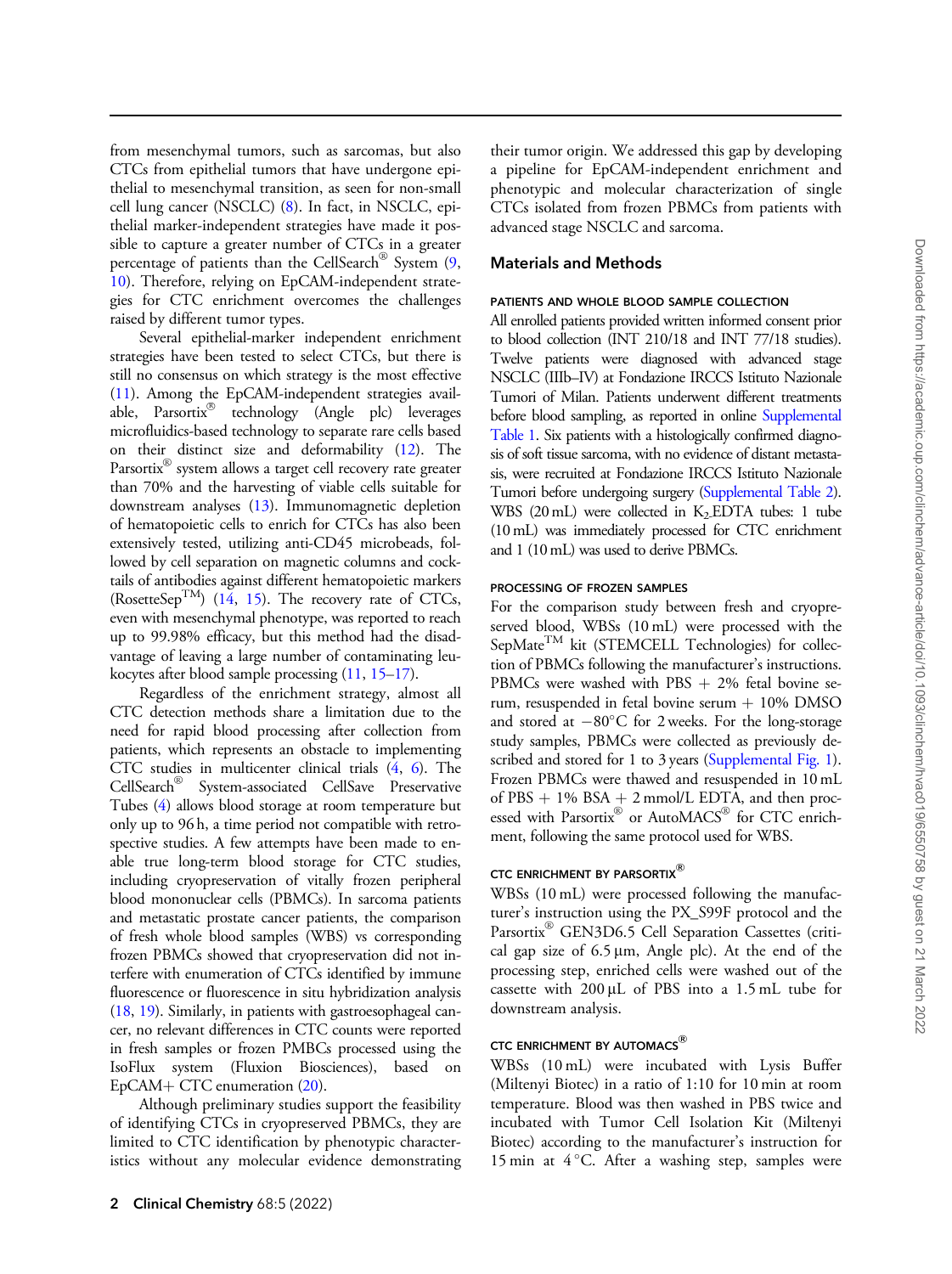resuspended in 500 µL of PBS  $+$  0.5% BSA  $+$  2 mmol/L EDTA and separated using the "DepleteS" program of the AutoMACS® Pro Separator (Miltenyi Biotec). Fractions of CTC-enriched cells (depleted from blood cells) were eluted and used for downstream analysis.

## SPIKE-IN EXPERIMENTS

CME-1 (synovial sarcoma), H1299 (large cell lung carcinoma), and LT73 (primary lung adenocarcinoma) cell lines were stained with CellTracker<sup>TM</sup> Green CMFDA Dye (Thermo Fisher) following the manufacturer's instructions. For each cell line, 10 fluorescent cancer cells were manually picked using a micropipette and spiked into 2  $K_2$  EDTA tubes with 10 mL of blood from a healthy donor: 1 tube was immediately processed, and 1 was cryopreserved for two weeks, as previously described. After the enrichment steps, collected fluorescent cancer cells were counted under a fluorescence microscope.

## CTC IDENTIFICATION AND COLLECTION OF SINGLE CELLS

After enrichment, the samples from NSCLC patients were incubated with anti-CD133, anti-EpCAM, and antihematopoietic markers (CD45, CD14, and CD16) in PBS  $+$  0.5% BSA  $+$  2 mmol/L EDTA and then fixed for 20 min at room temperature with 2% paraformaldehyde and stained with diaminopyrolylindole 4,6 diamino, 2-pyrolylindole solution.

Cells from sarcoma patients' samples were collected in PBS after enrichment and immediately stained in suspension with fluorescently labeled antibodies against EpCAM, EGFR, cell-surface vimentin, and hematopoietic markers (CD45, CD14, and CD16). Samples were then fixed with 2% paraformaldehyde for 20 min at room temperature, permeabilized using Inside Perm (Miltenyi Biotech), incubated with anticytokeratins (anti-CKs) fluorescently labeled antibody and stained with diaminopyrolylindole 4,6-diamino, 2-pyrolylindole solution. Further information regarding all antibodies is reported in the online [Supplemental Methods.](https://academic.oup.com/clinchem/article-lookup/doi/10.1093/clinchem/hvac019#supplementary-data)

Single putative CTCs were selected and isolated using the  $DEPArray^{TM}$  platform (Menarini-Silicon Biosystems), based on their morphology and negativity for hematopoietic markers ([21,](#page-9-0) [22\)](#page-9-0).

# MOLECULAR CHARACTERIZATION OF ISOLATED CTCS AND BIOINFORMATICS ANALYSIS

Recovered single cells and pools of white blood cells were subjected to whole genome amplification (WGA) followed by a PCR-based quality control  $(Ampli1^{TM}$ WGA+Ampli1 QC kit, Silicon Biosystems), which allows evaluation of the genomic integrity index [\(23\)](#page-9-0). Only samples with a genomic integrity index  $\geq 1$  were subjected to a low-pass whole genome sequencing to detect copy number aberrations (CNA). Barcoded libraries were prepared using the Ampli1<sup>TM</sup>Low Pass kit for Ion Torrent (Silicon Biosystems), pooling 16 or 24 samples depending on the amplified DNA quality or the Ampli1<sup>TM</sup>Low Pass kit for Illumina (Silicon Biosystems, pools of 96 samples). Libraries were subjected to sequencing with the IonTorrent Ion  $55^{T\acute{M}}$  system (Thermo Fisher) using the Ion530 chip as per the manufacturer's instructions or with HiSeq system (Illumina). Quality checks were performed with Torrent Suite 5.10.0 and fastQC for Ion Torrent and Illumina samples, respectively.

WGS sequences were aligned to the Human Reference Genome (hg19) using tmap (Torrent\_Suite 5.10.0) and bwa aligner tool for Ion Torrent and Illumina samples respectively. CNAs were predicted by using QDNAseq, following already published settings [\(24,](#page-9-0) [25\)](#page-9-0). All postprocessing analyses were performed using R software [\(https://www.R-project.org/\)](https://www.R-project.org/). More details on bioinformatics analysis and CNA computation are available in the [Supplemental Methods.](https://academic.oup.com/clinchem/article-lookup/doi/10.1093/clinchem/hvac019#supplementary-data) Correlation between different groups of CTCs was computed using the Pearson coefficient and submitted to hierarchical cluster analysis considering Euclidean distance and the complete linkage method [\(26](#page-9-0)).

#### REALTIME PCR ANALYSIS FOR MUTATION DETECTION

RealTime PCR for MET p. T1010I mutation was performed on amplified genomic DNA from single cells using TaqMan® Mutation Detection Assay (MET\_707\_mut) (Thermo Fisher). One microliter of WGA reaction DNA ( $V_f$  50 µL) was mixed with TaqMan<sup>TM</sup> Universal Master Mix II, no UNG  $(2\times)$  and MET\_707\_mut assay or MET gene reference (MET\_rf) (10 $\times$ ) in a final volume of  $20 \mu L$ . The amplification was performed into 96-well plates run on QuantStudio<sup>TM</sup>6 Flex Real-Time PCR Systems (Thermo Fisher) according to preset Standard Curve program and analyzed using QuantStudio<sup>TM</sup> Real-Time PCR software.

#### CHIP-BASED DIGITAL PCR

DNA from CTC-enriched samples was extracted using the Maxwell® RSC Blood DNA Kit (Promega). Reaction mix for digital PCR (dPCR) was composed of  $2 \mu L$  of DNA+ 8  $\mu L$  QuantStudio<sup>TM</sup> 3D Digital PCR Master Mix+  $0.8 \mu L$  of TaqMan<sup>TM</sup> Liquid Biopsy dPCR Assay (EGFR\_6223 p. E746\_A750delELREA,  $20 \times$  containing 2 primers and 2 probes for EGFR wt and mutant allele) + 5.2 µL nuclease-free  $H_2O$ .

Fifteen microliters of the mix were loaded onto a 20K Chip Kit and run on QuantStudio<sup>TM</sup> 3D Digital PCR (all from Thermo Fisher), according to the thermal profile reported in the [Supplemental Methods.](https://academic.oup.com/clinchem/article-lookup/doi/10.1093/clinchem/hvac019#supplementary-data) QuantStudio<sup>TM</sup> 3D Analysis Suite Cloud Software provided the copies number of VIC and FAM probes,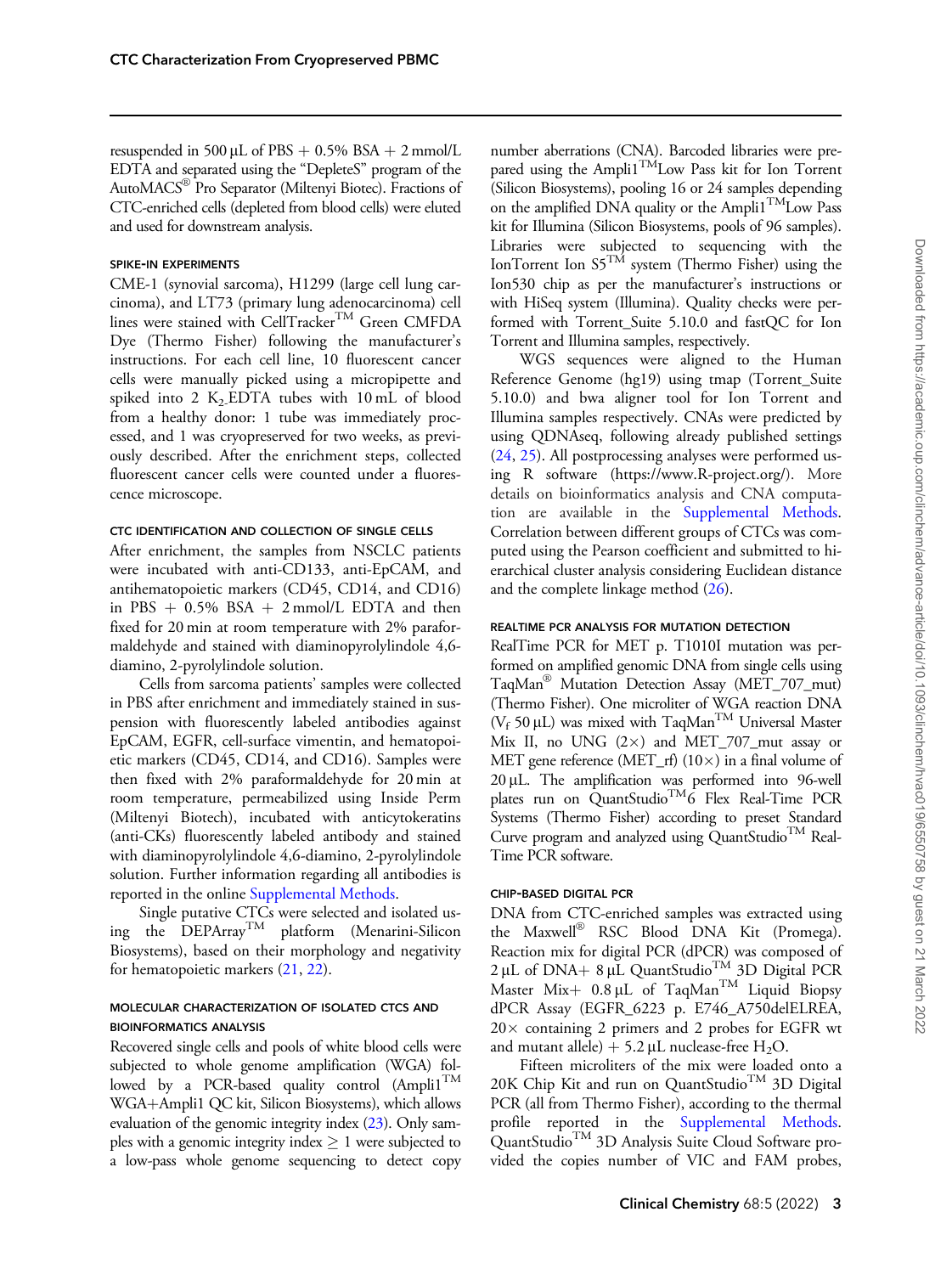which were next corrected according to total volume of loaded mix and DNA dilution.

#### Results

## FEASIBILITY OF CTC ISOLATION FROM CRYOPRESERVED PBMCS FROM PATIENTS WITH SARCOMA AND NSCLC USING DIFFERENT ISOLATION STRATEGIES

CTCs were isolated with the same efficiency from whole blood and cryopreserved PBMCs from cancer patients using Parsortix $\mathscr{D}$ +DEPArray<sup>TM</sup> strategy. A preliminary assessment of the Parsortix® technology efficiency in enriching CTCs from cryopreserved PBMCs was performed through spike-in experiments using a synovial sarcoma cell line (CME-1). Sarcoma cells ( $n = 10$ ) were spiked into healthy donor blood samples, which were then processed in parallel as WBS or frozen PBMCs. The mean recovery of cancer cells was 86.7% in freshly processed WBSs and 53.3% in cryopreserved PBMCs [\(Supplemental Table 1](https://academic.oup.com/clinchem/article-lookup/doi/10.1093/clinchem/hvac019#supplementary-data)).

We then combined  $\operatorname{Parsortix}^{\circledR}$  technology enrichment with DEPArray<sup>TM</sup> [\(13](#page-9-0), [27–29](#page-9-0)), to compare CTC recovery from blood samples collected from patients with advanced stage NSCLC  $(n = 4)$  or sarcoma  $(n = 6)$  [\(Supplemental](https://academic.oup.com/clinchem/article-lookup/doi/10.1093/clinchem/hvac019#supplementary-data) [Tables 2 and 3](https://academic.oup.com/clinchem/article-lookup/doi/10.1093/clinchem/hvac019#supplementary-data)). Samples were processed in parallel as fresh WBS and cryopreserved PBMCs ([Supplemental Fig. 1\)](https://academic.oup.com/clinchem/article-lookup/doi/10.1093/clinchem/hvac019#supplementary-data).

In NSCLC patient samples, 59% and 73% of the 78 and 51 cells isolated from fresh and frozen samples, respectively, were rated adequate for CNA analysis based on genomic integrity index and bioinformatics sequencing reads quality control (QC; low-pass whole genome sequencing-QC), and in both sample types, 7 cells were called as CTCs due to their aberrant CNA profiles ([Fig. 1A\)](#page-4-0) ([Supplemental Fig. 2, A-D](https://academic.oup.com/clinchem/article-lookup/doi/10.1093/clinchem/hvac019#supplementary-data)).

In sarcoma patients we rated as adequate for downstream CNA analysis 82% and 89% of the 122 and 181 cells recovered from fresh and frozen samples, respectively. The total number of confirmed CTCs was 11 in fresh samples and 15 in frozen samples [\(Fig. 1B\)](#page-4-0).

Unsupervised hierarchical clustering of CNA profiles from CTCs did not separate cells from fresh and frozen samples, for either NSCLC or sarcoma patients, indicating that the freeze and thaw procedure did not introduce bias in CTC genomic characterization ([Supplemental Fig. 2E\)](https://academic.oup.com/clinchem/article-lookup/doi/10.1093/clinchem/hvac019#supplementary-data).

CTCs were isolated with the same efficiency from whole blood and cryopreserved PBMCs from patients with  $NSCLC$  using  $Aut oMACS^{\otimes}$  +  $DEPArray^{TM}$  strategy. Next, in NSCLC we evaluated an alternative CTC enrichment strategy based on immunomagnetic depletion of hematopoietic cells (Tumor Cells Isolation Kit  $+$ AutoMACS® Pro Separator) ([Supplemental Fig. 1\)](https://academic.oup.com/clinchem/article-lookup/doi/10.1093/clinchem/hvac019#supplementary-data).

First, we performed spike-in experiments with 2 lung cancer cell lines (H1299 and LT73) to assess

AutoMACS® performance in cryopreserved PBMCs. Overall, the mean recovery of cancer cells was 75% in freshly processed blood and 72.5% in cryopreserved PBMCs ([Supplemental Table 4](https://academic.oup.com/clinchem/article-lookup/doi/10.1093/clinchem/hvac019#supplementary-data)).

Thereafter, AutoMACS® enrichment was combined with  $DEPArray<sup>TM</sup>$  analysis to compare CTC recovery efficiency in fresh WBS and corresponding cryopreserved PBMCs (1-month storage) collected from 4 NSCLC patients [\(Supplemental Fig. 1\)](https://academic.oup.com/clinchem/article-lookup/doi/10.1093/clinchem/hvac019#supplementary-data). A total of 110 putative CTCs were isolated from fresh samples and 84 from corresponding frozen samples. Quality controls demonstrated that only 44% of cells isolated from fresh blood and 80% of cells obtained from frozen samples were considered suitable for CNA analysis, indicating that AutoMACS® procedure can be stressful on cells, especially in fresh samples.

Genomic analysis confirmed 16 CTCs from fresh WBS and 20 CTCs from frozen PBMCs [\(Fig. 2\)](#page-5-0).

Comparison of Auto $MACS^{\circledast}$  vs Parsortix $^{\circledast}$  strategies in long-term stored PBMCs from patients with NSCLC. Finally, to assess the impact of long-term storage on the tested workflows we selected 3 NSCLC patients for whom 2 aliquots of PBMCs stored for more than 3 years were available and investigated in parallel the CTC recovery efficiency of Parsortix<sup>®</sup>+DEPArray<sup>TM</sup> and Auto $MACS^{\circledR}$  + DEPArray<sup>TM</sup> strategies ([Supplemental](https://academic.oup.com/clinchem/article-lookup/doi/10.1093/clinchem/hvac019#supplementary-data) [Fig. 1\)](https://academic.oup.com/clinchem/article-lookup/doi/10.1093/clinchem/hvac019#supplementary-data).

After the QC steps, 54% of the 68 cells isolated with AutoMACS® + DEPArray and 75% of the 44 cells collected with Parsortix® + DEPArray<sup>TM</sup> were suitable for CNA analysis. Six cells with aberrant DNA (CTCs) were detected in samples processed by AutoMACS and 7 in those enriched with the Parsortix [\(Fig. 3\)](#page-5-0).

## CTC PHENOTYPES IN CRYOPRESERVED PBMCS VS FRESH SAMPLES

CTCs with different phenotypes were detectable in both fresh WBSs and cryopreserved PBMCs from NSCLC patients. In NSCLC, in addition to epithelial markers (EpCAM), we investigated the expression of CD133, a marker identifying cancer stem cells, the population with the highest ability to sustain primary tumor growth and initiate metastasis ([Supplemental Fig. 3A](https://academic.oup.com/clinchem/article-lookup/doi/10.1093/clinchem/hvac019#supplementary-data)) [\(30](#page-9-0), [31](#page-9-0)).

In fresh and frozen samples  $EpCAM+$  cells represented, respectively, 5% and 3% of total selected cells. After the QC steps, we confirmed by CNA analysis only 1 EpCAM+ CTC in 1 patient's fresh WBS [\(Table 1\)](#page-6-0). Notably, in the few patients undergoing surgical resection, we demonstrated that primary NSCLC tumors were positive for EpCAM expression, whereas no EpCAM+ CTCs were detected in the blood [\(Supplemental Fig. 3B\)](https://academic.oup.com/clinchem/article-lookup/doi/10.1093/clinchem/hvac019#supplementary-data).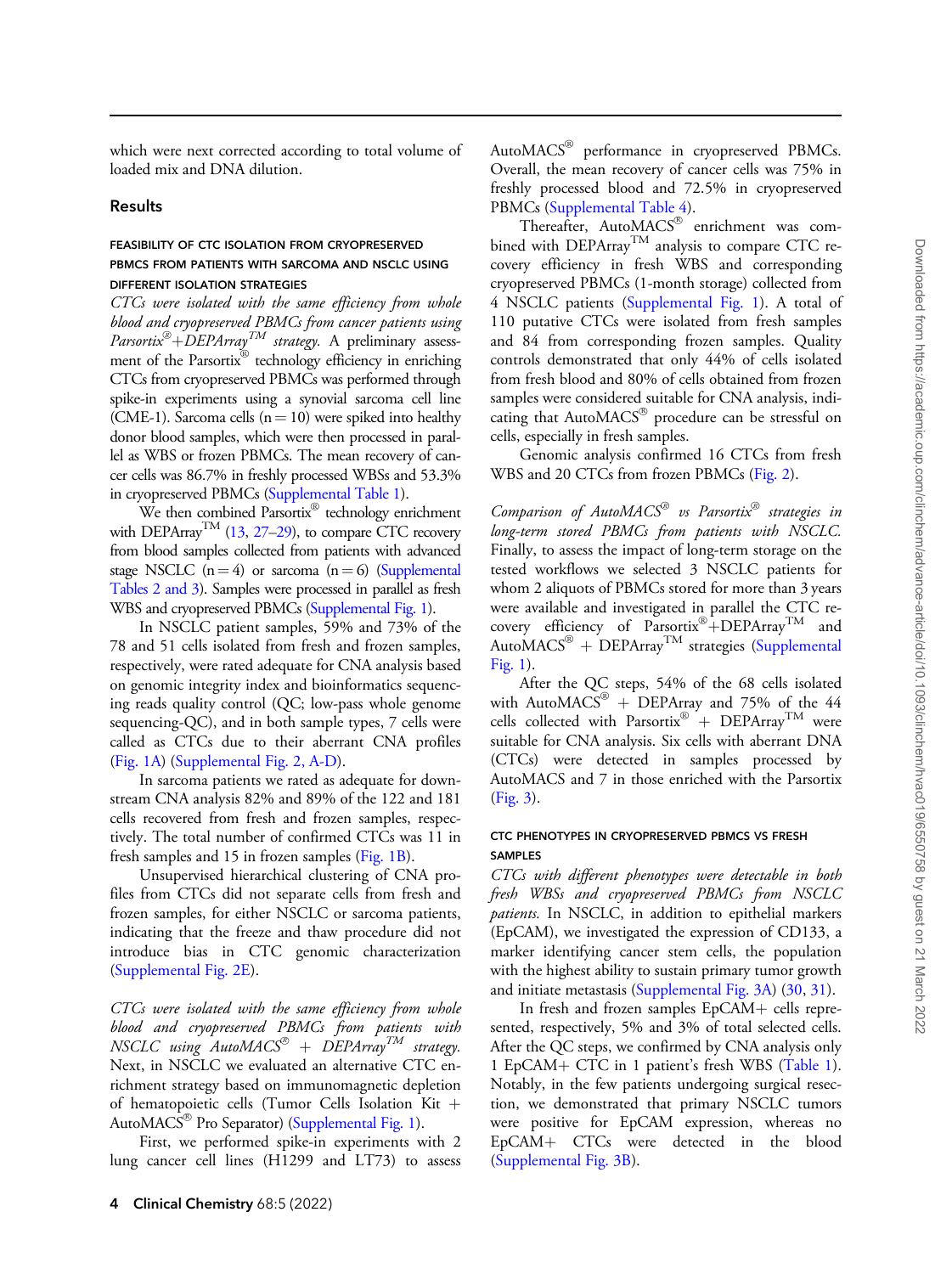<span id="page-4-0"></span>

number of cells identified in fresh and frozen samples from patients with NSCLC (n = 4) (A) and sarcoma (n = 6) (B), evaluated at each step of the Parsortix®+DEPArray<sup>TM</sup> workflow (floating bars represent minimum, median, and maximum values). Bottom: tables reporting for each tested patient and condition (fresh or frozen samples) (i) total numbers of cells collected by DEPArray<sup>™</sup> (white), (ii) cells that reached standard of adequate DNA quality tested by WGA QC (blue) and (iii) low-pass WGS QCs (yellow), and (iv) CNA-confirmed CTCs (orange).

Interestingly, CD133+EpCAM-cancer stem cells were detected in 7/8 and 5/8 patients in fresh and frozen samples, respectively, representing 14% and 19% of the total selected cells. After the QC steps, CNA analysis confirmed that  $CD133+CTCs$  represent 5% and 15% of total CTCs identified in fresh and frozen samples, respectively ([Table 1](#page-6-0)). Notably, these frequencies are significantly higher than those previously reported in NSCLC primary tumors (CD133+ cells =  $0.3\%$ ) ([30](#page-9-0)).

Generally, we found that a majority of selected cells were negative for both EpCAM and CD133 markers: "nonepithelial" cells represented 80% and 78% of total selected cells in fresh and frozen samples, respectively. Among these, CNA analysis confirmed 21 CTCs in fresh samples and 23 CTCs in frozen samples [\(Table 1\)](#page-6-0).

Similarly, CTCs detected in long-term frozen samples confirmed that "nonepithelial" cells represented  $82\%$  and 92% of detected cells in AutoMACS<sup>®</sup> and Parsortix® enriched samples, respectively. We confirmed

7 "nonepithelial" CTCs in AutoMACS®+DEPArray<sup>TM</sup> selected cells and 9 CTCs in Parsortix®+DEPArray<sup>TM</sup> selected cells ([Supplemental Table 5\)](https://academic.oup.com/clinchem/article-lookup/doi/10.1093/clinchem/hvac019#supplementary-data).

CTC with different phenotypes were detectable in both fresh blood and cryopreserved PBMC samples from sarcoma patients. In sarcoma patient samples, we investigated the epithelial (EpCAM+, EGFR+, or CK+), mesenchymal (cell-surface vimentin positive) and nonconventional (lacking epithelial, mesenchymal, and leukocyte markers) phenotypes [\(Supplemental Fig. 4\)](https://academic.oup.com/clinchem/article-lookup/doi/10.1093/clinchem/hvac019#supplementary-data). Among 16 putative epithelial CTCs collected in fresh samples and 34 isolated in frozen PBMCs, CNA analysis confirmed 5 CTCs in frozen samples only ([Table 2\)](#page-6-0).

CNA analysis allowed confirming as mesenchymal CTCs 5 out of 59 cells isolated from fresh samples and 7 out of 111 cells isolated from frozen samples. Nonconventional CTCs, confirmed by CNA analysis, were 6 out of 47 collected cells and 3 out of 36 cells collected in fresh and frozen samples, respectively [\(Table 2\)](#page-6-0).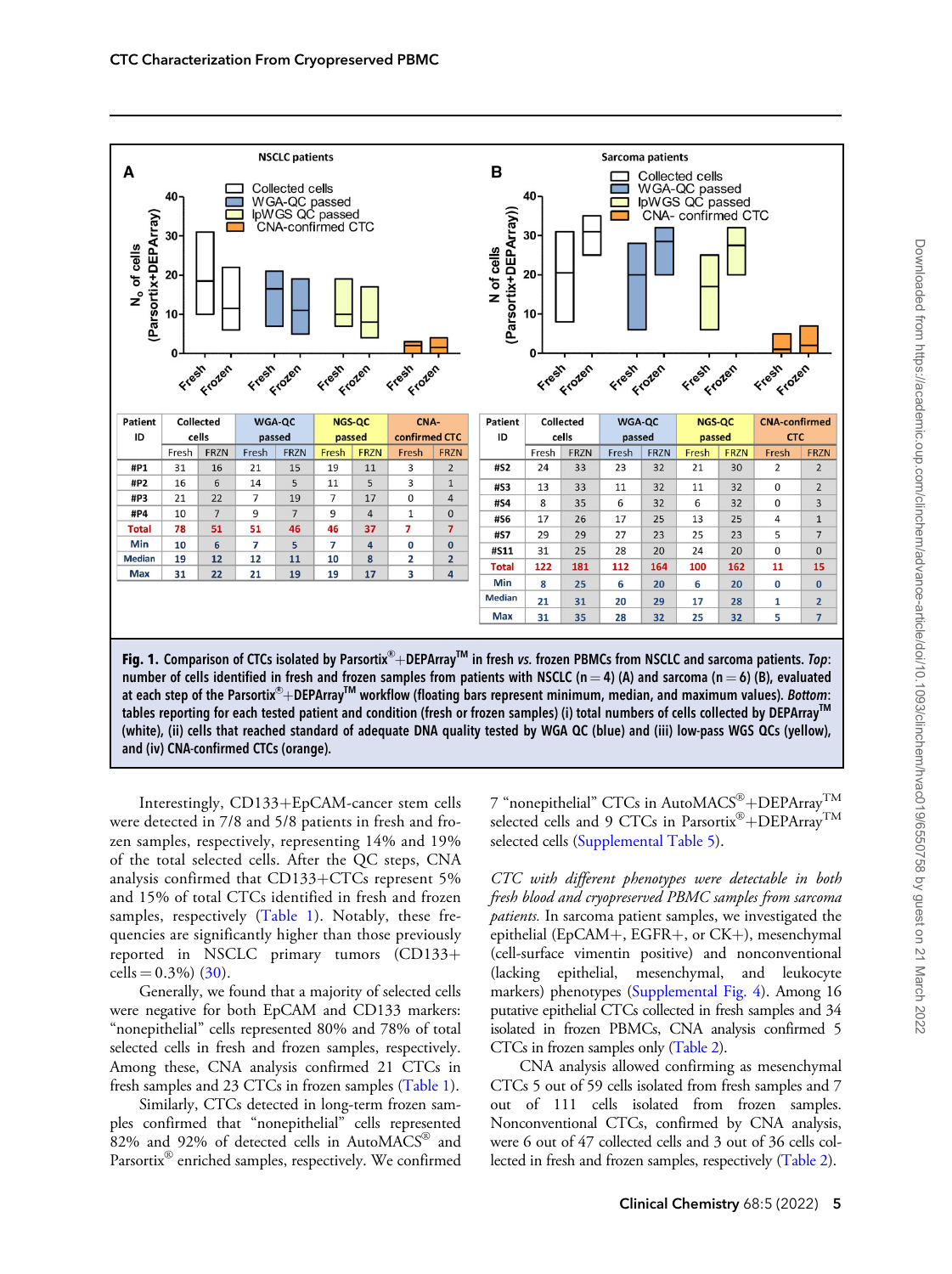<span id="page-5-0"></span>

#### MOLECULAR CHARACTERIZATION OF CTCS IN LUNG CANCER

To assess the analytical and clinical validity of the developed strategy, we tested the feasibility of detecting target mutations in CTCs isolated from WBS and stored PBMCs from NSCLC patients exploiting real-time PCR and dPCR ([Supplemental Fig. 5\)](https://academic.oup.com/clinchem/article-lookup/doi/10.1093/clinchem/hvac019#supplementary-data).

We analyzed CNA-confirmed CTCs isolated from a NSCLC patient harboring the MET-T1010L mutation (detected by Sanger sequencing in primary tumor DNA). Real-Time PCR analysis detected the mutant allele in 3 out of 11 CTCs (27%) isolated from fresh WBS and in 4 out of 15 CTCs (27%) from frozen PBMCs. Notably, dPCR analysis of primary tumor DNA showed that MET-T1010L mutation allele frequency was 30%, the same frequency of mutant cells detected in the circulation [\(Supplemental Fig. 6\)](https://academic.oup.com/clinchem/article-lookup/doi/10.1093/clinchem/hvac019#supplementary-data),



supporting the possible use of CTCs isolated from cryopreserved PBMCs to track primary tumor mutations.

Taking advantage of the high sensitivity of dPCR to detect target mutations at low frequency, we also tested samples enriched for CTCs obtained both by Parsortix® and  $\text{AutoMACS}^{\circledR}$  from 4 EGFR-mutated (Del E746-A750) patients, from whom 2 aliquots of long-term stored PBMCs were available ([Supplemental Table 6,](https://academic.oup.com/clinchem/article-lookup/doi/10.1093/clinchem/hvac019#supplementary-data) [Supplemental Fig. 5\)](https://academic.oup.com/clinchem/article-lookup/doi/10.1093/clinchem/hvac019#supplementary-data). First, to assess the sensitivity of our strategy and to possibly estimate the number of CTCs in our preenriched samples, we generated a standard curve by spiking into 8 mL of healthy donor blood cells from the H1650 NSCLC cell line, harboring EGFR Del E746-A750 mutation, at scalar doses (50, 20, 5 cells). Spiked-in samples were then processed with  $AutOMACS^{\mathcal{B}}$ and tested by the dPCR technique, which detected the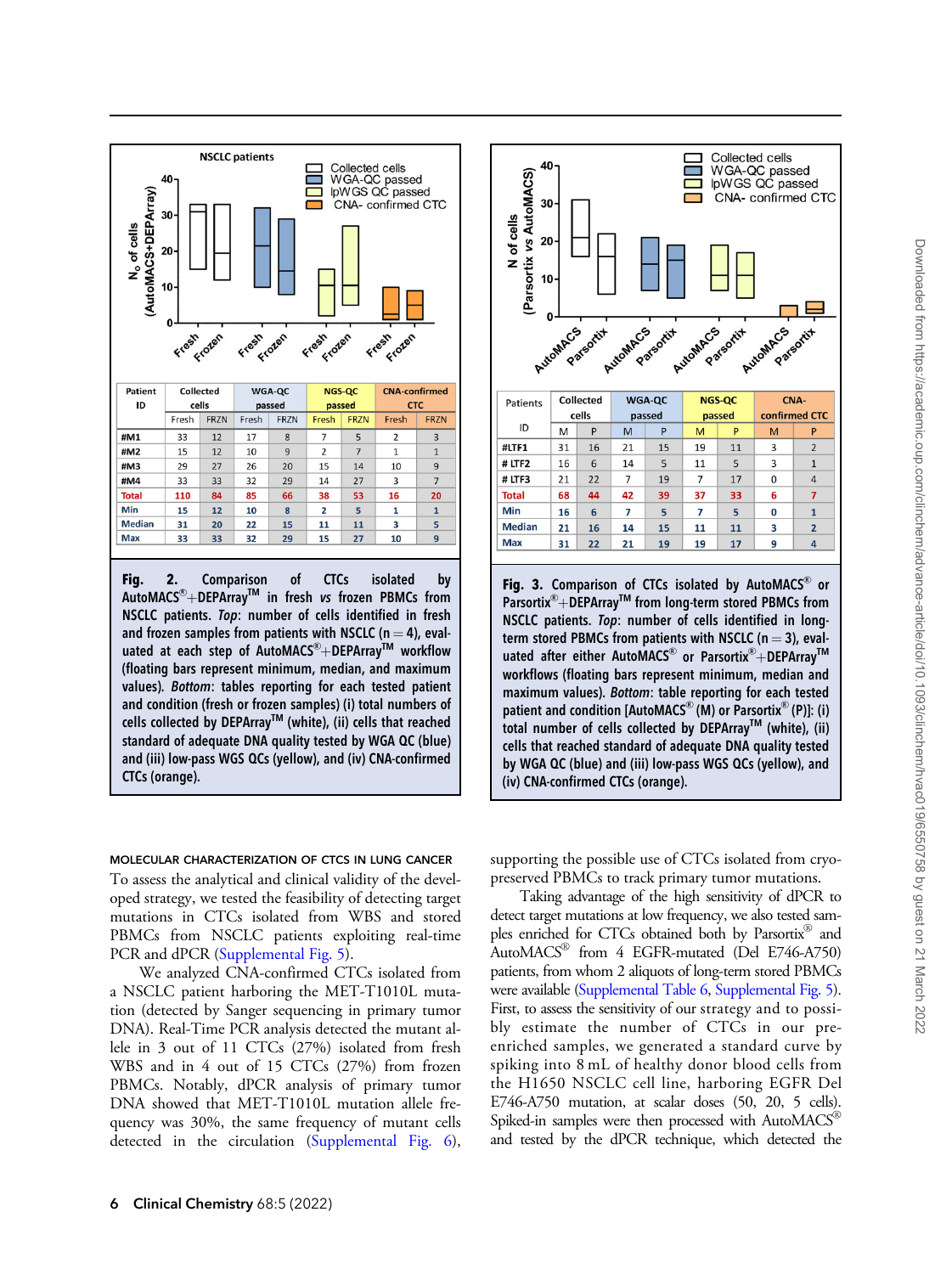<span id="page-6-0"></span>

|                                                           |                |                          |                   | Table 1. Phenotype of cells isolated |              |                          |                        |                          |                                     |                |                                       |                          | from blood samples of NSCLC patients, at each step of the Parsortix® or AutoMACS® + DEPArray™ workflows.                                        |                          |                          |                          |                          |  |
|-----------------------------------------------------------|----------------|--------------------------|-------------------|--------------------------------------|--------------|--------------------------|------------------------|--------------------------|-------------------------------------|----------------|---------------------------------------|--------------------------|-------------------------------------------------------------------------------------------------------------------------------------------------|--------------------------|--------------------------|--------------------------|--------------------------|--|
|                                                           |                | Collected                |                   | QCs passed                           |              | CTCs                     |                        | Collected                | QCs passed                          |                | СTCS                                  |                          | Collected                                                                                                                                       |                          | QC <sub>s</sub> passed   |                          | СTČS                     |  |
|                                                           |                | Epithelial cells         |                   | Epithelial cells                     |              | Epithelial               | CSC <sup>a</sup> cells |                          | cells<br>ပ္လ                        |                | ပ္လ                                   |                          | Nonepithelial cells                                                                                                                             |                          | Nonepithelial cells      |                          | Nonepithelial            |  |
| Patient ID                                                | Fresh          | Frozen                   | Fresh             | Frozen                               | 운<br>Ĕ       | Frozen                   | Fresh                  | Frozen                   | Frozen<br>Fresh                     |                | Frozen<br>Fresh                       | Fresh                    | Frozen                                                                                                                                          | Fresh                    | Frozen                   | Fresh                    | Frozen                   |  |
| #P1                                                       | 4              | $\circ$                  |                   |                                      | $\circ$      |                          | $\overline{ }$         | $\sim$                   | $\circ$                             |                | $\circ$                               | 20                       | $\overline{4}$                                                                                                                                  | $\frac{8}{18}$           | $\overline{C}$           | $\infty$                 | $\sim$                   |  |
| #P2                                                       | $\circ$        | $\circ$                  |                   |                                      |              |                          |                        | $\circ$                  | $\overline{\phantom{0}}$            |                | $\overline{\phantom{0}}$              |                          | ∘<br>15                                                                                                                                         | $\overline{C}$           | $\mathsf{L}\Omega$       | $\sim$                   |                          |  |
| #P3                                                       | 4              | $\circ$                  | $\mathbf{\Omega}$ |                                      | $\circ$      | $\overline{\phantom{0}}$ | $\infty$               | $\infty$                 | $\overline{ }$<br>$\circ$           |                | $\circ$<br>$\overline{\phantom{0}}$   | $\overline{4}$           | $\frac{6}{1}$                                                                                                                                   | 5                        | $\frac{6}{1}$            | $\circ$                  | 4                        |  |
| #P4                                                       | $\circ$        | $\circ$                  |                   |                                      |              | $\diagup$                | $\overline{ }$         | $\circ$                  | $\overline{\phantom{0}}$<br>$\circ$ |                | $\diagup$<br>$\overline{\phantom{0}}$ | $\infty$                 | $\overline{\phantom{a}}$                                                                                                                        | $\circ$                  | 4                        | $\overline{\phantom{0}}$ | 0                        |  |
| #M1                                                       | $\circ$        |                          |                   | $\circ$                              | $\circ$      | $\circ$                  | 4                      | $\overline{\phantom{m}}$ | $\circ$<br>$\circ$                  |                | $\circ$<br>$\circ$                    | 29                       | $\overline{C}$                                                                                                                                  | $\overline{ }$           | $\overline{5}$           | $\sim$                   | S                        |  |
| #M2                                                       | $\circ$        | 0                        |                   |                                      |              | $\overline{\phantom{0}}$ | $\circ$                | $\circ$                  | ╮                                   |                | $\overline{\phantom{0}}$              | $\frac{15}{2}$           | $\overline{2}$                                                                                                                                  | $\sim$                   | $\overline{\phantom{0}}$ | $\overline{\phantom{0}}$ | $\overline{\phantom{0}}$ |  |
| #M3                                                       | $\sim$         | $\infty$                 | $\overline{ }$    | $\overline{ }$                       |              | $\circ$                  | $\mathbf{\hat{e}}$     | $\infty$                 | $\sim$<br>$\overline{\phantom{0}}$  |                | $\overline{\phantom{0}}$<br>$\circ$   | $\overline{21}$          | $\frac{6}{1}$                                                                                                                                   | $\frac{3}{2}$            | $\overline{1}$           | $\infty$                 | $\infty$                 |  |
| #M4                                                       | $\circ$        | $\circ$                  |                   |                                      |              | $\overline{\phantom{0}}$ | Б                      | $\frac{2}{3}$            | $\circ$<br>$\overline{\phantom{0}}$ |                | $\sim$<br>$\circ$                     | 28                       | $\overline{21}$                                                                                                                                 | $\frac{3}{2}$            | $\frac{8}{1}$            | $\infty$                 | 4                        |  |
| Total                                                     | $\overline{C}$ | 4                        | 4                 | $\overline{ }$                       |              | $\circ$                  | 27                     | 26                       | $\frac{3}{2}$<br>$\infty$           |                | 4<br>$\overline{\phantom{m}}$         | 151                      | 105                                                                                                                                             | 77                       | 76                       | $\overline{z}$           | 23                       |  |
| Median                                                    | $\circ$        | $\circ$                  | ٠                 | $\overline{ }$                       | $\circ$      | $\circ$                  | 4                      | $\sim$                   | $\overline{\phantom{0}}$<br>$\circ$ |                | $\circ$<br>$\circ$                    | $\frac{8}{10}$           | $\frac{3}{2}$                                                                                                                                   | $\supseteq$              | $\circ$                  | $\sim$                   | S                        |  |
| / = no cells available for analysis.<br>aCancer stem cell |                |                          |                   |                                      |              |                          |                        |                          |                                     |                |                                       |                          |                                                                                                                                                 |                          |                          |                          |                          |  |
|                                                           |                |                          |                   |                                      |              |                          |                        |                          |                                     |                |                                       |                          |                                                                                                                                                 |                          |                          |                          |                          |  |
|                                                           |                |                          |                   |                                      |              |                          |                        |                          |                                     |                |                                       |                          | Table 2. Phenotype of cells isolated from blood samples of sarcoma patients, at each step of the Parsortix® or AutoMACS® + DEPArray™ workflows. |                          |                          |                          |                          |  |
|                                                           |                | Collected                | QCs passed        |                                      | СTČS         |                          | Collected              |                          | QCs passed                          |                | СTCS                                  |                          | Collected                                                                                                                                       |                          | QCs passed               |                          | СТČS                     |  |
|                                                           |                | Epithelial cells         | Epithelial cells  |                                      | Epithelial   |                          | Mesenchyaml cells      |                          | Mesenchyami cells                   |                | Mesenchymal                           |                          | Nonconventional cells                                                                                                                           |                          | Nonconventional cells    |                          | Nonconventional cells    |  |
| Patient ID                                                | Fresh          | Frozen                   | Fresh             | Frozen                               | Fresh Frozen | Fresh                    | Frozen                 | Fresh                    | Frozen                              | Fresh          | Frozen                                | Fresh                    | Frozen                                                                                                                                          | Fresh                    | Frozen                   | Fresh                    | Frozen                   |  |
| #S2                                                       | $\circ$        | $\circ$                  |                   |                                      |              | ${}^{\circ}$             | 22                     | $\overline{ }$           | $\frac{1}{2}$                       | $\circ$        | $\sim$                                | $\frac{6}{1}$            | $\overline{1}$                                                                                                                                  | $\overline{4}$           | $\overline{\phantom{0}}$ | $\sim$                   | $\circ$                  |  |
| #53                                                       | $\infty$       | 6                        | $\sim$            | $\circ$<br>∘                         | $\circ$      | $\infty$                 | 23                     | $\infty$                 | 22                                  | $\circ$        | $\sim$                                | $\overline{\phantom{a}}$ | 4                                                                                                                                               | ⇘                        | 4                        | $\circ$                  | $\circ$                  |  |
| #S4                                                       |                | $\mathbf{\hat{e}}$       |                   | $\circ$<br>LO                        | $\sim$       | $\overline{5}$           | 24                     | $\overline{4}$           | 22                                  | $\circ$        | $\circ$                               | $\sim$                   | $\overline{5}$                                                                                                                                  | $\overline{\phantom{0}}$ | $\overline{5}$           | $\circ$                  | $\overline{\phantom{0}}$ |  |
| #56                                                       | 4              | $\frac{3}{2}$            | $\sim$            | $\circ$<br>$\frac{3}{2}$             | $\circ$      | $\overline{\phantom{0}}$ | $\frac{2}{3}$          | S                        | $\overline{1}$                      | $\infty$       | $\overline{\phantom{0}}$              | $\infty$                 | $\overline{\phantom{0}}$                                                                                                                        | $\sim$                   | $\overline{\phantom{m}}$ | $\overline{\phantom{m}}$ | $\circ$                  |  |
| #S7                                                       | $\overline{5}$ | $\infty$                 | $\infty$          | $\circ$<br>$\overline{5}$            | က            | $\frac{6}{2}$            | $\infty$               | 15                       | $\infty$                            | $\sim$         | $\sim$                                | $\infty$                 | 12                                                                                                                                              | $\overline{\phantom{0}}$ | $\overline{C}$           | $\infty$                 | $\sim$                   |  |
| #S11                                                      | $\infty$       | $\overline{\phantom{0}}$ | $\sim$            | $\circ$<br>$\overline{\phantom{0}}$  | 0            | 20                       | $\overline{2}$ 1       | $\overline{1}$           | $\frac{6}{1}$                       | $\circ$        | $\circ$                               | $\infty$                 | $\infty$                                                                                                                                        | Б                        | $\sim$                   | $\circ$                  | $\circ$                  |  |
| Total                                                     | $\frac{6}{1}$  | 34                       | $\overline{C}$    | $\circ$<br>30                        | ഗ            | 59                       | $\overline{11}$        | $\overline{5}$           | 98                                  | $\overline{5}$ | $\overline{\phantom{0}}$              | 47                       | 36                                                                                                                                              | 39                       | 34                       | $\mathbf{\hat{e}}$       | $\infty$                 |  |
| Median                                                    | $\infty$       | ∾                        | $\sim$            | $\circ$<br>ഗ                         |              | $\infty$                 | 22                     | $\breve{\phantom{a}}$    | $\frac{8}{10}$                      | $\circ$        | $\sim$                                | $\infty$                 | S                                                                                                                                               | ∾                        | LO                       |                          | $\circ$                  |  |

 $/$   $=$  no cells available for analysis.

/= no cells available for analysis.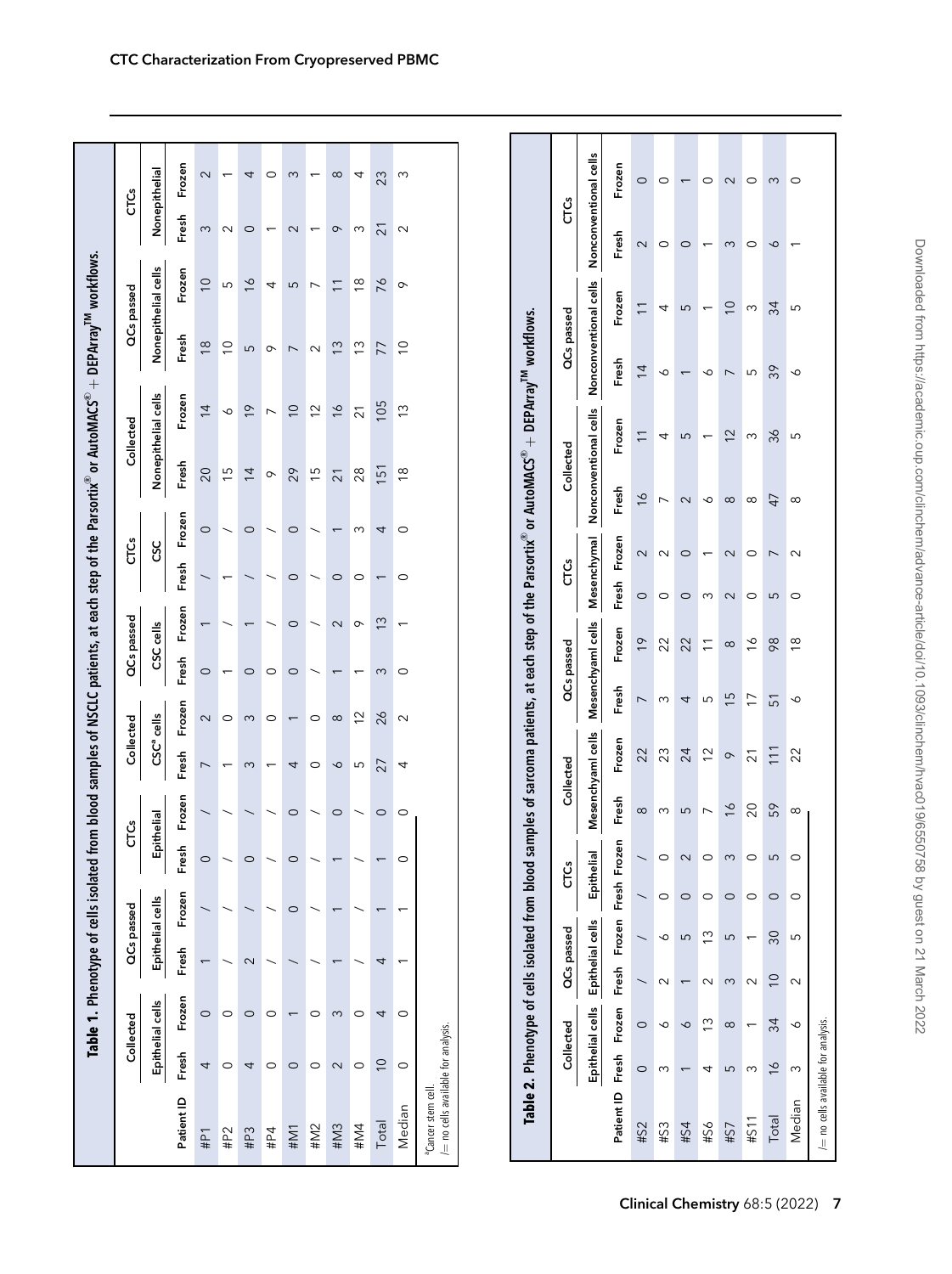

mutant DelE746-A750 allele detected in spike-in experiments with H1650 cells and in samples enriched for CTCs by Parsortix® (P) or AutoMACS $^\circ$  (M) from frozen PBMCs of EGFR mutant NSCLC patients (n  $=$  4); (B), H1650 cells, harboring EGFR mutant DelE746-A750, were spiked at serial dilutions (5, 20, 50 cells) into blood of healthy donor volunteers and recovered with <code>AutoMACS®</code> enrichment technology. dPCR was performed to detect the DelE746-A750 mutation and used to calculate a standard curve based on detected copies of EGFR mutant DelE746-A750 allele relative to initial number of spiked H1650; (C), Standard curve in (B) was exploited to estimate CTC number in NSCLC PBMC enriched samples based on copies of EGFR DelE746-A750 mutant allele detected by dPCR (A).

target EGFR mutation in all samples, indicating sensitivity up to 5 CTCs/sample ([Supplemental Fig. 7A\)](https://academic.oup.com/clinchem/article-lookup/doi/10.1093/clinchem/hvac019#supplementary-data).

Next, we performed dPCR analysis on 4 patients' PBMCs, enriched in parallel by Parsortix<sup>®</sup> and AutoMACS®. Overall, we were able to detect EGFR mutant alleles in all patients, of which 3/4 using Parsortix<sup>®</sup> and 3/4 using AutoMACS<sup>®</sup> enriched samples. In 2/4 patients, we identified EGFR mutation in both samples enriched by Parsortix® and AutoMACS® (Fig. 4A, [Supplemental Fig. 7B](https://academic.oup.com/clinchem/article-lookup/doi/10.1093/clinchem/hvac019#supplementary-data), [Supplemental Table 6\)](https://academic.oup.com/clinchem/article-lookup/doi/10.1093/clinchem/hvac019#supplementary-data).

Using H1650 cell-based standard curve, we inferred CTC numbers from detected EGFR mutant copies, and we estimated a median value of  $n = 6$  CTCs (0–23) in CTC-enriched samples (Fig. 4, B and C).

# Discussion

In the current study we found that enumeration and phenotypic and molecular characterization of CTCs at the single-cell level is feasible from cryopreserved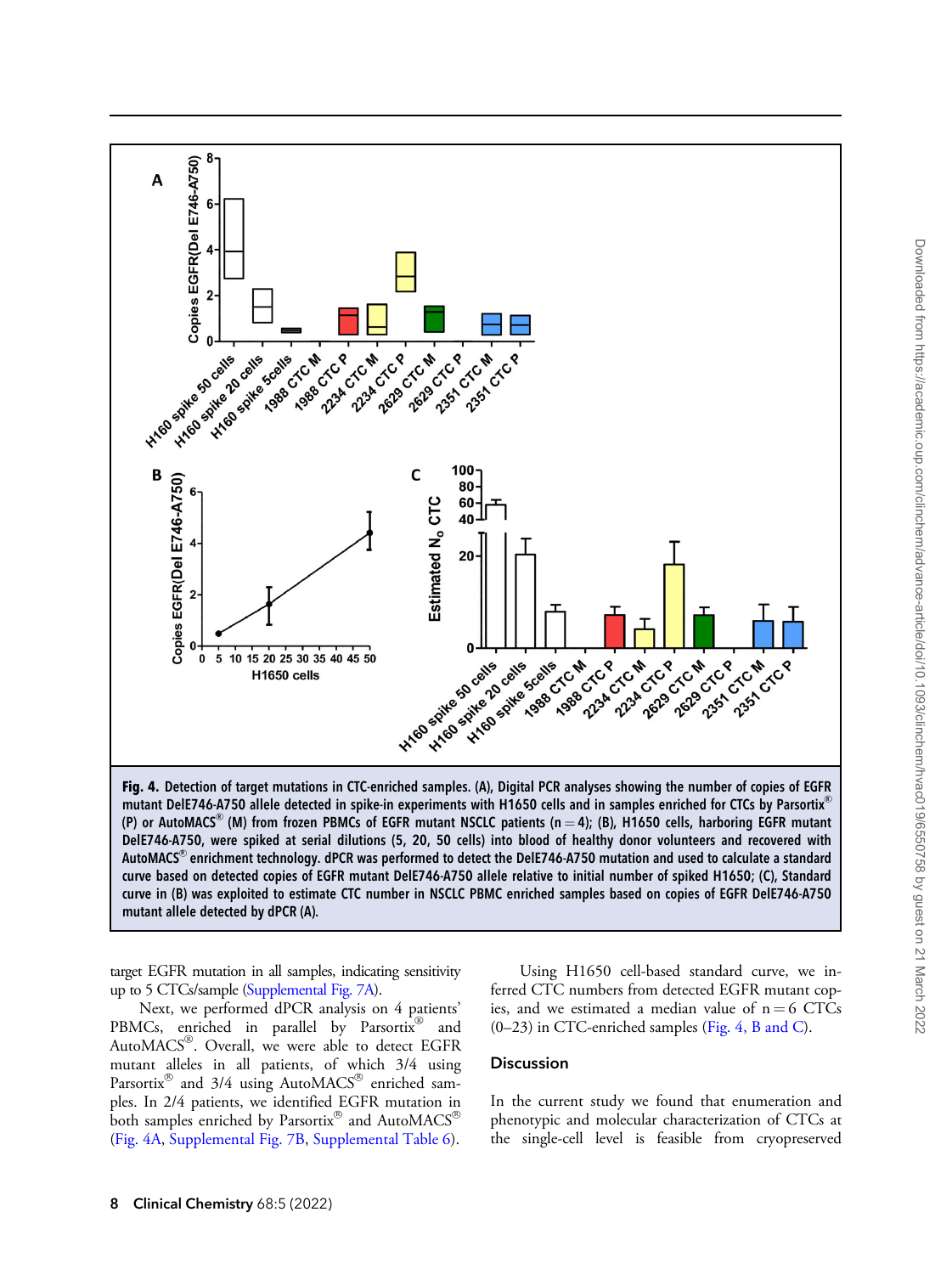PBMCs by using marker-independent (Parsortix®) or negative marker (Auto $\text{MACS}^{\textcircled{\tiny{\textregistered}}}\text{)}$  selection strategies.

We focused on samples from patients with sarcoma and NSCLC, 2 clinical settings where  $EpCAM+CTC$ enumeration based on the Food and Drug Administration–approved CellSearch® system has been ineffective so far in providing clinically useful information ([8,](#page-9-0) [32](#page-9-0)). NSCLC CTCs may evade EpCAM-based detection due to the acquisition of mesenchymal traits and loss of epithelial markers [\(9](#page-9-0), [10](#page-9-0), [33\)](#page-9-0), whereas primary sarcomas could undergo mesenchymal to epithelial transition to enhance their metastatic potential, thus releasing into circulation both mesenchymal and epithelial CTCs ([34\)](#page-9-0). Therefore, EpCAM-independent enrichment may represent the best approach to capture the entire spectrum of CTC subpopulations.

Here, both Parsortix® and AutoMACS® CTCenrichment strategies were coupled with downstream DEPArray<sup>TM</sup> technology to investigate CTC heterogeneity at the single-cell level. Single putative CTCs were sorted according to the lack of expression for hematopoietic markers and possible expression of epithelial, mesenchymal, or cancer stem cell markers and then subjected to low-pass whole genome sequencing to confirm their tumor origin. Even if slightly lower isolation yields were observed from frozen samples in spike-in experiments with cancer cell lines, in blood samples from cancer patients no striking differences were observed in numbers of CTCs isolated from fresh vs frozen samples as well as in CTC genotype and phenotypes.

These data should be interpreted with caution due to the limited number of analyzed samples and to the potential strong impact of sampling errors when dealing with rare events. Additionally, the different staining strategies and selection criteria used for CTC identification in NSCLC and sarcomas do not allow a direct comparison to evaluate whether freezing procedure could specifically impact CTC recovery in different tumor types.

Our study provides preliminary evidence that these 2 strategies are equally effective in recovering CTCs in  $long$ -term stored PBMCs, although AutoMACS® separation may result in samples with lower quality DNA.

Both strategies, regardless of fresh or frozen protocols, can inform on the heterogeneity of CTCs in NSCLC and sarcoma. Interestingly, our data suggest that EpCAM- (mesenchymal) and  $CD133+$  (stem-like) NSCLC cells may have a greater advantage in entering the circulation than  $EpCAM+$  epithelial differentiated tumor cells, data consistent with those reported in different types of cancer [\(7](#page-9-0), [35](#page-10-0)).

Compared with previously reported results supporting the possibility to detect CTCs in cryopreserved PBMCs by relying on CTC phenotypic definition only ([18–20\)](#page-9-0), our study moves a step forward demonstrating the feasibility of characterizing single CTCs at the phenotypic and genomic level.

Importantly, our stringent criteria for CTC definition based on presence of genomic alterations (CNA) highlight that a low percentage of cells selected according to their phenotype are bona fide CTCs. This result underlines the need for molecular characterization of CTCs defined solely on the basis of negativity for hematopoietic markers and/or positivity for EpCAM/CKs since not all of these cells are effectively malignant. Indeed, the detection of  $CD45$ -/EpCAM+/CK+ normal circulating epithelial cells has already been reported in patients with lung cancer, chronic obstructive pulmonary disease, or benign inflammatory colon diseases  $(36-38).$ 

As further support for the clinical relevance of using frozen PBMCs for CTC characterization, we found it possible to detect by dPCR clinically relevant mutations directly in DNA extracted from Parsortix<sup>®</sup> or AutoMACS® CTC-enriched samples, avoiding the costly and time-consuming steps of single-cell isolation and WGA. Preliminary data suggest a good concordance of EGFR mutation detection in samples from cryopreserved PBMCs and primary tissue. This strategy, even though not informative on mutation frequency, may aid clinical assessment of treatment decisions by tracking druggable mutations in CTCs that are directly involved in metastatic dissemination.

In conclusion, despite the limited number of samples analyzed, this study demonstrates the feasibility of CTC analyses in cryopreserved PBMCs and represents an advance in blood sample management for CTC studies, allowing for a better selection of informative time points to longitudinally investigate tumor progression/ response to therapy thereby enabling retrospective studies.

## Supplemental Material

[Supplemental material](https://academic.oup.com/clinchem/article-lookup/doi/10.1093/clinchem/hvac019#supplementary-data) is available at *Clinical Chemistry* online.

Nonstandard Abbreviations: CTCs, circulating tumor cells; EpCAM, epithelial cellular adhesion molecule; NSCLC, non-small cell lung cancer; PBMC, peripheral blood mononuclear cells; WBS, whole blood sample; CKs, cytokeratins; WGA, whole genome amplification; CNA, copy number alterations; dPCR, digital PCR; QC, quality control.

Human Genes: EGFR, epidermal growth factor receptor; MET, MET proto-oncogene, receptor tyrosine kinase.

Author Contributions: All authors confirmed they have contributed to the intellectual content of this paper and have met the following 4 requirements: (a) significant contributions to the conception and design, acquisition of data, or analysis and interpretation of data; (b) drafting or revising the article for intellectual content; (c) final approval of the published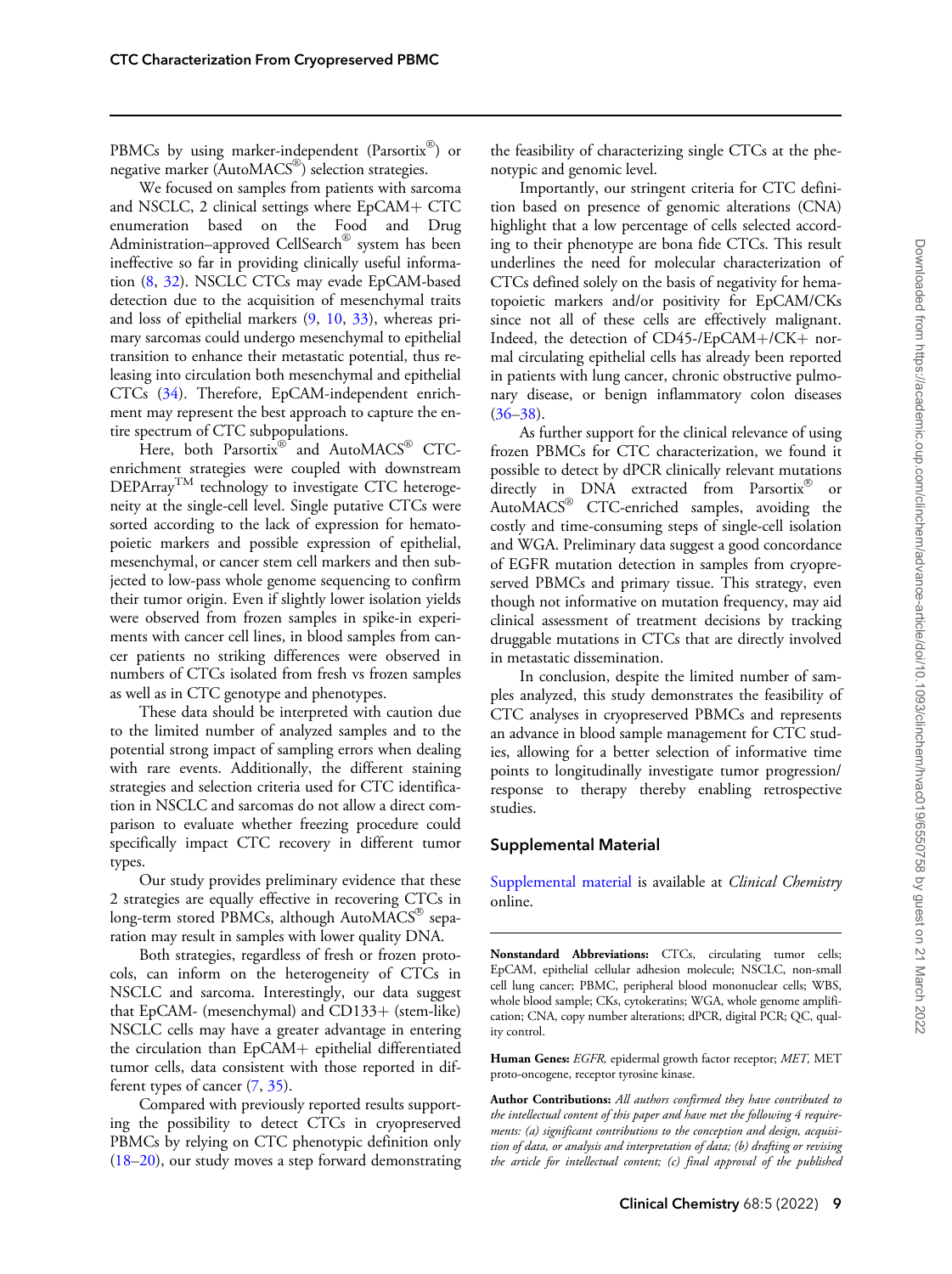<span id="page-9-0"></span>article; and (d) agreement to be accountable for all aspects of the article thus ensuring that questions related to the accuracy or integrity of any part of the article are appropriately investigated and resolved.

Authors' Disclosures or Potential Conflicts of Interest: Upon manuscript submission, all authors completed the author disclosure form. Disclosures and/or potential conflicts of interest:

Employment or Leadership: None declared. Consultant or Advisory Role: None declared. Stock Ownership: None declared. Honoraria: None declared.

Research Funding: This work has been supported by Associazione Italiana per la Ricerca sul Cancro, AIRC (IG. 21694 to V. Cappelletti; IG. 21431 to L. Roz; IG. 23244 to G. Sozzi; AIRC fellowship 23916 to C. Reduzzi, 25430 to M. Silvestri). EuroNanoMed III— METASTARG Project (ERP-2018-23671123; JTC2018-045 to L. Roz); 5x1000 Funds—2015, Italian Ministry of Health (Institutional grant BRI2018 from Fondazione IRCCS, Istituto Nazionale dei

- 1. Vasseur A, Kiavue N, Bidard FC, Pierga JY, Cabel L. Clinical utility of circulating tumor cells: an update. Mol Oncol 2021;15:1647–66.
- 2. Alix-Panabieres C, Bartkowiak K, Pantel K. Functional studies on circulating and disseminated tumor cells in carcinoma patients. Mol Oncol 2016;10:443–9.
- 3. Miyamoto DT, Ting DT, Toner M, Maheswaran S, Haber DA. Single-cell analysis of circulating tumor cells as a window into tumor heterogeneity. Cold Spring Harb Symp Quant Biol 2016;81:269–74.
- 4. Alix-Panabieres C, Pantel K. Clinical applications of circulating tumor cells and circulating tumor DNA as liquid biopsy. Cancer Discov 2016;6:479–91.
- 5. Kelley SO, Pantel K. A new era in liquid biopsy: from genotype to phenotype. Clin Chem 2020;66:89–96.
- 6. Aoki M, Shoji H, Kashiro A, Takeuchi K, Shimizu Y, Honda K. Prospects for comprehensive analyses of circulating tumor cells in tumor biology. Cancers (Basel) 2020;12:1135.
- 7. Okabe T, Togo S, Fujimoto Y, Watanabe J, Sumiyoshi I, Orimo A, Takahashi K. Mesenchymal characteristics and predictive biomarkers on circulating tumor cells for therapeutic strategy. Cancers (Basel) 2020;12:3588.
- 8. Nicolazzo C, Gradilone A. Significance of circulating tumor cells in soft tissue sarcoma. Anal Cell Pathol (Amst) 2015;2015:697395.
- 9. Krebs MG, Hou JM, Sloane R, Lancashire L, Priest L, Nonaka D, et al. Analysis of circulating tumor cells in patients with non-small cell lung cancer using epithelial marker-dependent and -independent approaches. J Thorac Oncol 2012;7:306–15.
- 10. Hofman V, Ilie MI, Long E, Selva E, Bonnetaud C, Molina T, et al. Detection of circulating tumor cells as a prognostic factor in patients undergoing radical surgery for nonsmall-cell lung carcinoma: comparison of the efficacy of the CellSearch Assay and the isolation by size of epithelial tumor cell method. Int J Cancer 2011;129:1651–60.
- 11. Lampignano R, Schneck H, Neumann M, Fehm T, Neubauer H. Enrichment, isolation and molecular characterization of EpCAM-negative circulating tumor cells. Adv Exp Med Biol 2017;994:181–203.
- 12. Miller MC, Robinson PS, Wagner C, O'Shannessy DJ. The Parsortix<sup>™</sup> Cell Separation System-a versatile liquid biopsy platform. Cytometry A 2018;93:1234–9.
- 13. Reduzzi C, Motta R, Bertolini G, Miodini P, Martinetti A, Sottotetti E, et al. Development of a protocol for single-

Tumori di Milano to G. Bertolini); Fondazione Umberto Veronesi (Fellowship 2018 to G. Bertolini); Fondazione Regionale per la Ricerca Biomedica (Regione Lombardia) (1731093 to G. Bertolini); European Commission under the 7th Framework Programme, grant agreement N. 260791 Eurocan Platform. Expert Testimony: None declared.

Patents: None declared.

Role of Sponsor: The funding organizations played no role in the design of study, choice of enrolled patients, review and interpretation of data, preparation of manuscript, or final approval of manuscript.

Acknowledgments: We thank the Integrated Biology Platform at the Fondazione IRCCS, Istituto Nazionale dei Tumori, Milan for performing whole genome sequencing. We are grateful to the patients and volunteers for donating blood samples for the study.

## References

cell analysis of circulating tumor cells in patients with solid tumors. Adv Exp Med Biol 2017;994:83–103.

- 14. Lu Y, Liang H, Yu T, Xie J, Chen S, Dong H, et al. Isolation and characterization of living circulating tumor cells in patients by immunomagnetic negative enrichment coupled with flow cytometry. Cancer 2015;121:3036–45.
- 15. Liu Z, Fusi A, Klopocki E, Schmittel A, Tinhofer I, Nonnenmacher A, Keilholz U. Negative enrichment by immunomagnetic nanobeads for unbiased characterization of circulating tumor cells from peripheral blood of cancer patients. J Transl Med 2011;9:70.
- 16. Bulfoni M, Gerratana L, Del Ben F, Marzinotto S, Sorrentino M, Turetta M, et al. In patients with metastatic breast cancer the identification of circulating tumor cells in epithelial-to-mesenchymal transition is associated with a poor prognosis. Breast Cancer Res 2016;18:30.
- 17. Kallergi G, Politaki E, Alkahtani S, Stournaras C, Georgoulias V. Evaluation of isolation methods for circulating tumor cells (CTCs). Cell Physiol Biochem 2016;40:411–9.
- 18. Lu D, Graf RP, Harvey M, Madan RA, Heery C, Marte J, et al. Detection and characterization of circulating tumour cells from frozen peripheral blood mononuclear cells. J Circ Biomark 2015;4:4.
- 19. Li H, Meng QH, Noh H, Batth IS, Somaiah N, Torres KE, et al. Detection of circulating tumor cells from cryopreserved human sarcoma peripheral blood mononuclear cells. Cancer Lett 2017;403:216–23.
- 20. Brungs D, Lynch D, Luk AW, Minaei E, Ranson M, Aghmesheh M, et al. Cryopreservation for delayed circulating tumor cell isolation is a valid strategy for prognostic association of circulating tumor cells in gastroesophageal cancer. World J Gastroenterol 2018;24:810–8.
- 21. Fuchs AB, Romani A, Freida D, Medoro G, Abonnenc M, Altomare L, et al. Electronic sorting and recovery of single live cells from microlitre sized samples. Lab Chip 2006; 6:121–6.
- 22. Abonnenc M, Manaresi N, Borgatti M, Medoro G, Fabbri E, Romani A, et al. Programmable interactions of functionalized single bioparticles in a dielectrophoresisbased microarray chip. Anal Chem 2013;85:8219–24.
- 23. Polzer B, Medoro G, Pasch S, Fontana F, Zorzino L, Pestka A, et al. Molecular profiling of single circulating tumor cells with diagnostic intention. EMBO Mol Med 2014;6:1371–86.
- 24. Scheinin I, Sie D, Bengtsson H, van de Wiel MA, Olshen AB, van Thuijl HF, et al. DNA copy number analysis of

fresh and formalin-fixed specimens by shallow wholegenome sequencing with identification and exclusion of problematic regions in the genome assembly. Genome Res 2014;24:2022–32.

- 25. Zhao M, Wang Q, Wang Q, Jia P, Zhao Z. Computational tools for copy number variation (CNV) detection using next-generation sequencing data: features and perspectives. BMC Bioinformatics 2013;14: S1.
- 26. Köhn HF, Hubert LJ. Wiley StatsRef: Statistics reference online. Hierarchical Cluster Analysis. 2014. [https://online](https://onlinelibrary.wiley.com/doi/abs/10.1002/9781118445112.stat02449.pub2 ) [library.wiley.com/doi/abs/10.1002/9781118445112.stat](https://onlinelibrary.wiley.com/doi/abs/10.1002/9781118445112.stat02449.pub2 ) [02449.pub2](https://onlinelibrary.wiley.com/doi/abs/10.1002/9781118445112.stat02449.pub2 ) (Accessed December 17, 2021).
- 27. Cappelletti V, Verzoni E, Ratta R, Vismara M, Silvestri M, Montone R, et al. Analysis of single circulating tumor cells in renal cell carcinoma reveals phenotypic heterogeneity and genomic alterations related to progression. Int J Mol Sci 2020;21:1475.
- 28. Reduzzi C, Vismara M, Silvestri M, Celio L, Niger M, Peverelli G, et al. A novel circulating tumor cell subpopulation for treatment monitoring and molecular characterization in biliary tract cancer. Int J Cancer 2020;146: 3495–503.
- 29. Ortolan E, Appierto V, Silvestri M, Miceli R, Veneroni S, Folli S, et al. Blood-based genomics of triplenegative breast cancer progression in patients treated with neoadjuvant chemotherapy. ESMO Open 2021;6:100086.
- 30. Bertolini G, Roz L, Perego P, Tortoreto M, Fontanella E, Gatti L, et al. Highly tumorigenic lung cancer CD133+ cells display stem-like features and are spared by cisplatin treatment. Proc Natl Acad Sci USA 2009;106: 16281–6.
- 31. Bertolini G, Moro M, Tortoreto M, Caserini R, Pastorino U, Roz L, Sozzi G. The subset of CD133+/CXCR4+/ EpCAM(-) cancer initiating cells is responsible for lung tumor metastatic spreading. Eur J Cancer 2012;48:S90.
- 32. O'Flaherty L, Wikman H, Pantel K. Biology and clinical significance of circulating tumor cell subpopulations in lung cancer. Transl Lung Cancer Res 2017;6:431–43.
- 33. Morrow CJ, Trapani F, Metcalf RL, Bertolini G, Hodgkinson CL, Khandelwal G, et al. Tumourigenic non-small cell lung cancer mesenchymal circulating tumour cells—a clinical case study. Ann Oncol 2016;27: 1155–60.
- 34. Ward K, Amaya C, Verma K, Tran D, Diaz D, Torabi A, Bryan BA. Epithelial cell adhesion molecule is expressed